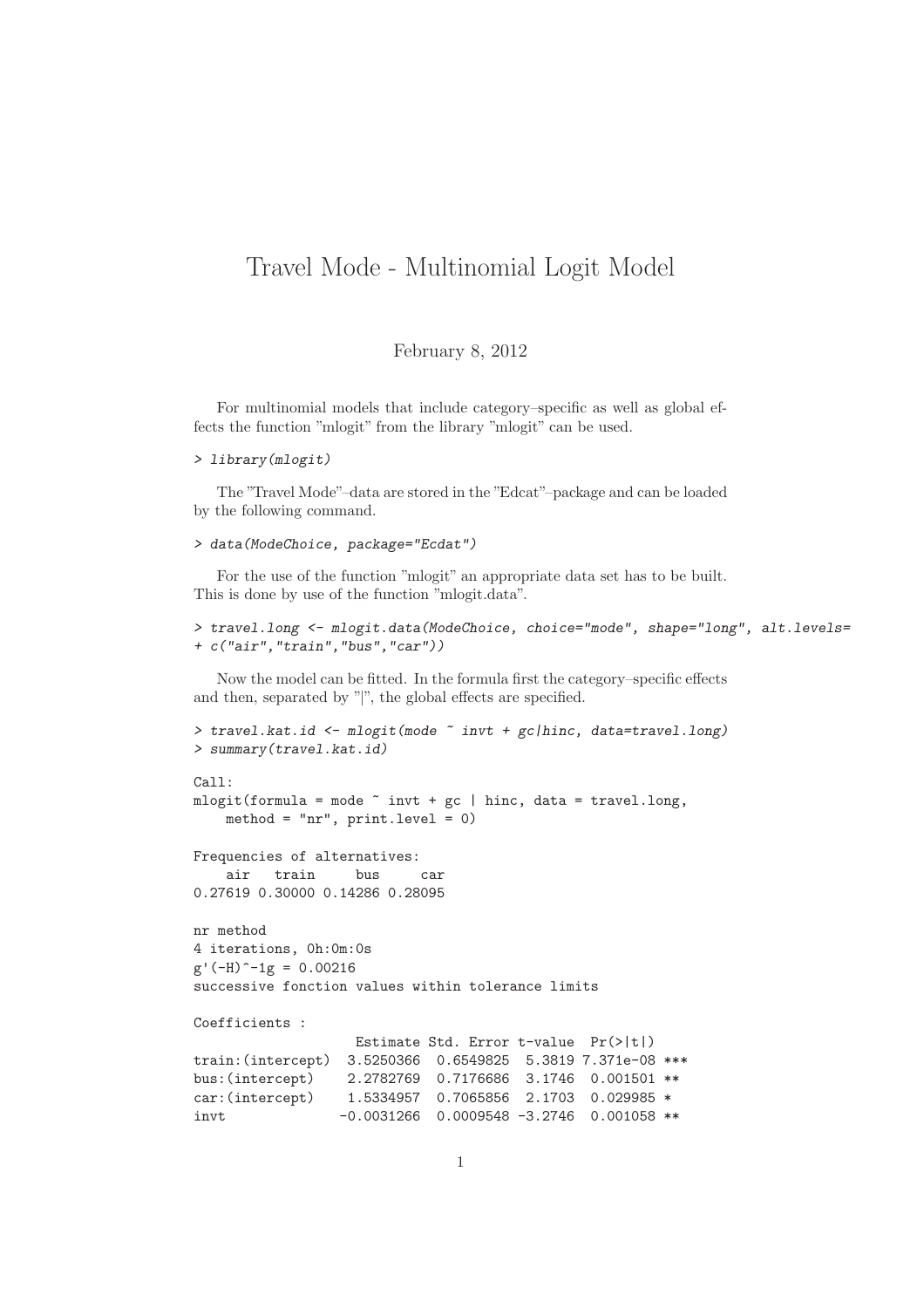```
gc -0.0016225 0.0055279 -0.2935 0.769130
train:hinc -0.0569409 0.0124103 -4.5882 4.471e-06 ***
bus:hinc -0.0355771 0.0131492 -2.7056 0.006817 **
car:hinc -0.0023652 0.0104475 -0.2264 0.820898
---
Signif. codes: 0 '***' 0.001 '**' 0.01 '*' 0.05 '.' 0.1 ' ' 1
Log-Likelihood: -250.17
McFadden R^2: 0.11839
Likelihood ratio test : chisq = 67.186 (p.value = 3.9423e-13)
```
Now the same model is fitted with the package "VGAM".

```
> library(VGAM)
```
At first the data need to be prepared adequately to be ready for use with the function "vglm".

```
> travelmode <- matrix(ModeChoice$mode, byrow = T, ncol = 4)
> colnames(travelmode) <- c("air","train","bus","car")
> travelhinc <- matrix(ModeChoice$hinc, byrow = T, ncol = 4)
> travelhinc <- travelhinc[,1]
> travelinvt <- matrix(ModeChoice$invt, byrow = T, ncol = 4)
> colnames(travelinvt) <- c("invtair","invttrain","invtbus","invtcar")
> travelgc <- matrix(ModeChoice$gc, byrow = T, ncol = 4)
> colnames(travelgc) <- c("gcair","gctrain","gcbus","gccar")
> travelinvt <- sweep(travelinvt[,-1], 1, travelinvt[,1])
> travelgc <- sweep(travelgc[,-1], 1, travelgc[,1])
> Invt \leq travelinvt[.1]
> Gc \le travelgc[.1]
> traveldat <- cbind(travelhinc, travelinvt, Invt, travelgc, Gc)
> traveldat <- as.data.frame(traveldat)
```
Now the model can be fitted.

```
> fit \leq vglm(travelmode \sim Invt + Gc + travelhinc,
            multinomial(parallel = FALSE \text{ "travelhinc, reflect} = 1),+ xij = list(Invt ~ invttrain + invtbus + invtcar,
+ Gc ~ gctrain + gcbus + gccar),
+ form2 = ~ Invt + invttrain + invtbus + invtcar +
+ Gc + gctrain + gcbus + gccar + travelhinc,
+ data = traveldat, trace = TRUE)
VGLM linear loop 1 : deviance = 501.4629
VGLM linear loop 2 : deviance = 500.3338
VGLM linear loop 3 : deviance = 500.3317
VGLM linear loop 4 : deviance = 500.3317
> summary(fit)
Call:
vglm(formula = travelmode \tilde{ } Invt + Gc + travelhinc, family = multinomial(parallel = FALSE
```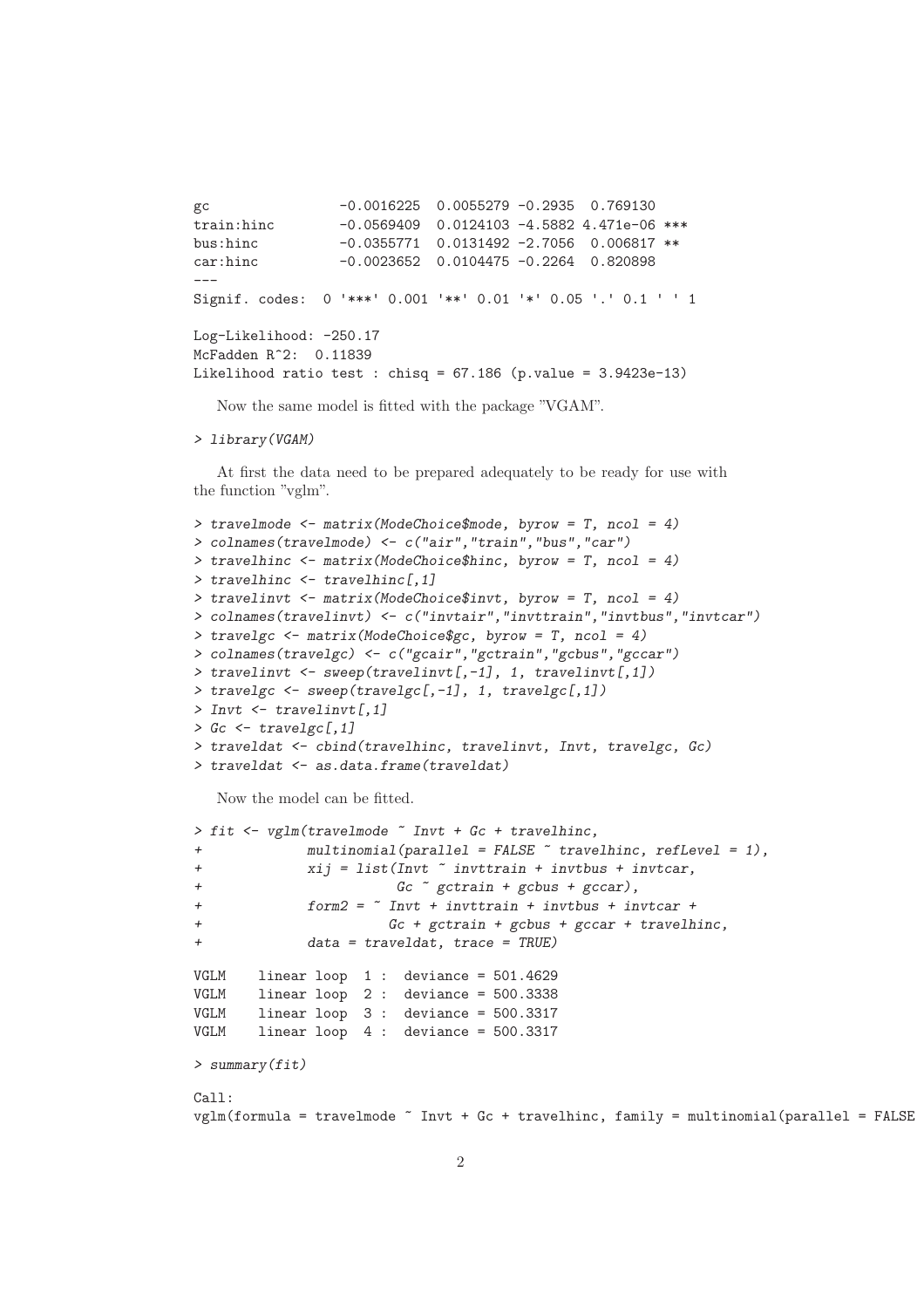```
travelhinc, refLevel = 1), data = traveldat, form2 = \tilde{}Invt +
    invttrain + invtbus + invtcar + Gc + gctrain + gcbus + gccar +
    travelhinc, xij = list(Invt * invttrain + invtbus + invtcar,Gc \degree gctrain + gcbus + gccar), trace = TRUE)
Pearson Residuals:
                      Min 1Q Median 3Q Max
log(mu[,2]/mu[,1]) -2.7819 -0.54900 -0.25782 0.71847 3.3016
log(mu[,3]/mu[,1]) -2.1395 -0.40759 -0.22128 -0.13141 4.3081
log(mu[,4]/mu[,1]) -2.0047 -0.65888 -0.24440 0.86597 5.1282
Coefficients:
                  Value Std. Error t value
(Intercept):1 3.5250538 0.6549818 5.38191
(Intercept):2 2.2782935 0.7176672 3.17458
(Intercept):3 1.5334984 0.7065854 2.17029
Invt -0.0031266 0.0009548 -3.27460
Gc -0.0016225 0.0055279 -0.29352
travelhinc:1 -0.0569415 0.0124103 -4.58824
travelhinc:2 -0.0355781 0.0131491 -2.70574
travelhinc:3 -0.0023652 0.0104474 -0.22639
Number of linear predictors: 3
Names of linear predictors:
log(mu[,2]/mu[,1]), log(mu[,3]/mu[,1]), log(mu[,4]/mu[,1])
Dispersion Parameter for multinomial family: 1
Residual Deviance: 500.3317 on 622 degrees of freedom
Log-likelihood: -250.1658 on 622 degrees of freedom
Number of Iterations: 4
> summary(travel.kat.id)
Call:
mlogit(formula = mode \text{ and } t + gc \text{)} hinc, data = travel.long,
   method = "nr", print.level = 0)
Frequencies of alternatives:
   air train bus car
0.27619 0.30000 0.14286 0.28095
nr method
4 iterations, 0h:0m:0s
g'(-H)^-1g = 0.00216successive fonction values within tolerance limits
```